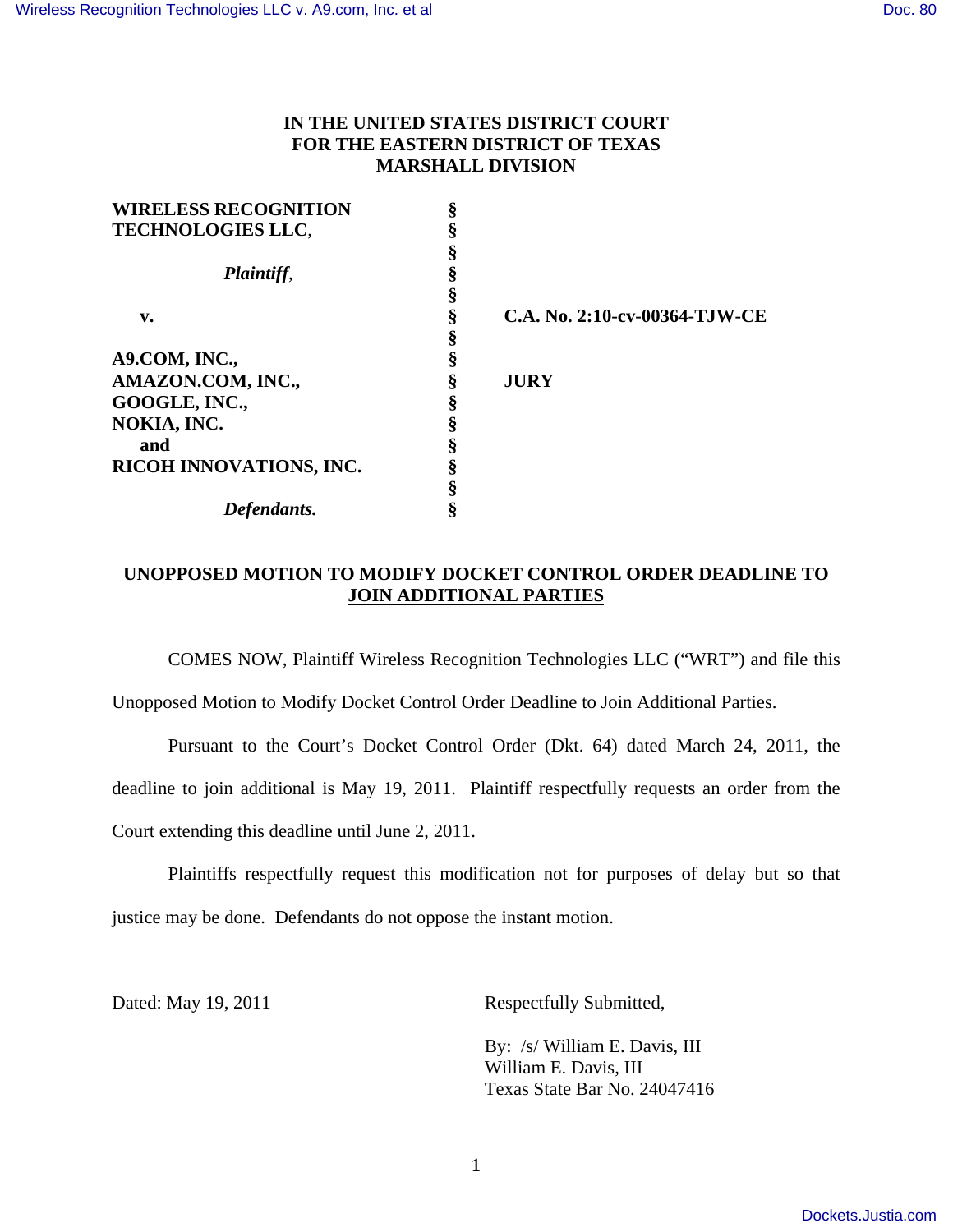#### **The Davis Firm, P.C.**

111 W. Tyler St. Longview, Texas 75601 Telephone: (903) 230-9090 Facsimile: (903) 230-9661 E-mail: bdavis@bdavisfirm.com

# *Of Counsel*

Cameron H. Tousi David M. Farnum Ralph P. Albrecht **Albrecht Tousi & Farnum, PLLC**  1701 Pennsylvania Ave, NW Ste 300 Washington, D.C. 20006 Telephone: (202) 349-1490 Facsimile: (202) 318-8788

## **ATTORNEYS FOR DEFENDANT WIRELESS RECOGNITION TECHNOLOGIES LLC**